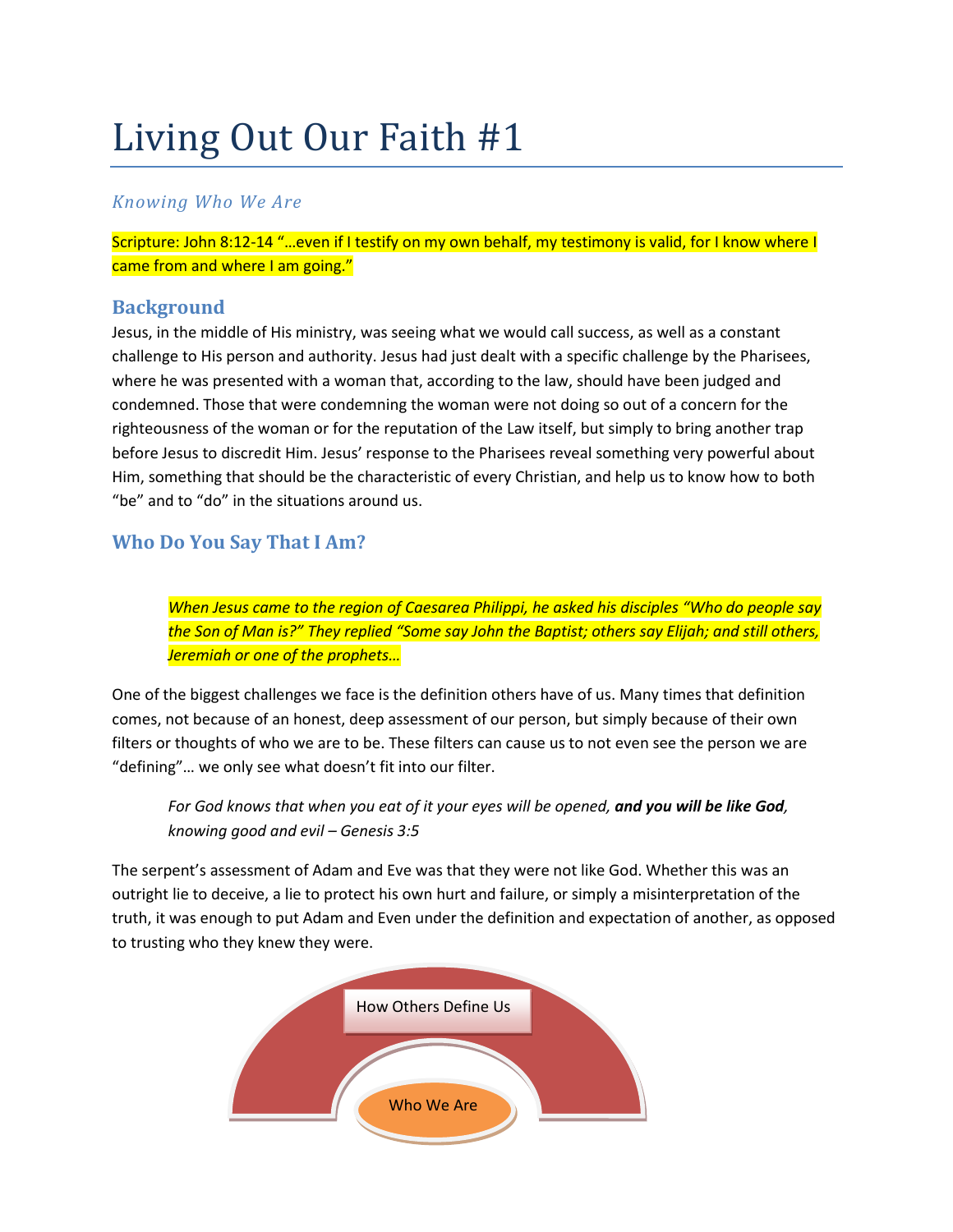Our response to this is to do one of three things:

- Require more proof: The Pharisees knew that "every matter must be established by the testimony of two or three witnesses", but then took that to the extreme of saying that **I need others to prove who I say I am**.
	- o *The Pharisees challenged him, "Here you are appearing as your own witness; your testimony is not valid" – John 8:13*
- **Define ourselves by who we are not**: This is the easy way out rather than really know or see who we are we choose others that we think are worse or less desirable than us, and define ourselves as *not being them*. This makes us feel justified, not that we really know ourselves, but rather that we can exist comfortably in our current state because we have taken the spotlight off of us, and put it on those that should really be judged. It is like the Defense Attorney in a harassment case attacking the plaintiff, as if it were their fault they were harassed
	- o *The Pharisee stood up and prayed about himself: "God I thank you that I am not like other men – robbers, evildoers, adulterers, or even like this tax collector…" Luke 18:11*
- Acquiesce: We simply become what the external assessment is.

While this generally happens with external assessments of who we are, we can do the same thing to ourselves. Through our own filters of mistrust, hurt, disappointments, we can place definitions on ourselves that are not true, and cause us to live, not according to our calling or character, but according to the expectations of those filters. With these responses, we still have not gotten to the core of the issue, that being *who I really am*.

#### **Who I Am: My Heritage**

#### *Even if I testify on my own behalf my testimony is valid for I know where I came from… John 8:14*

Jesus gave us one of the keys to His freedom to be who he was and to respond the way he did. Jesus readily identified with His heritage, and only not with His activity.

*The evening meal was being served, and the devil had already prompted Judas Iscariot, son of Simon to betray Jesus. Jesus knew that the Father had put all things under His power, and that he had come from God and was returning to God; so he got up from the meal, took off his outer clothing, and wrapped a towel around his waist. After that he poured water into a basin and began to wash the disciples feet… - John 13:2-5*

Jesus could have left that to a "lesser man", to someone he was training, or could have even told the disciples when they were preparing the Passover to make sure there was a servant to wash their feet as they came in. Jesus, however, was not concerned about his position in doing this, because he already knew that the washing of the feet did not define Him as a person: in fact, **it was his person who defined the act.**